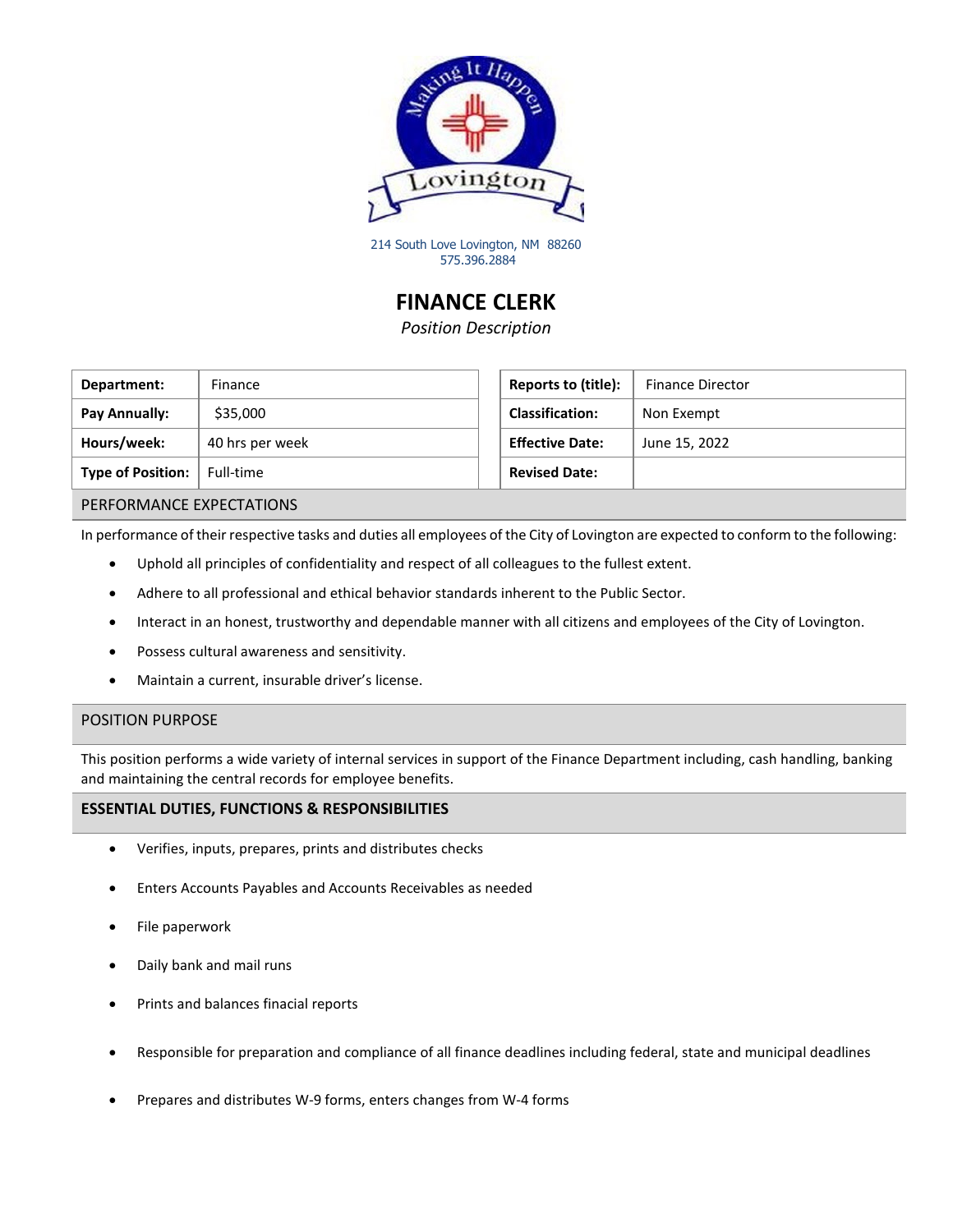# **FINANCE CLERK** Page 2

### *Position Description*

- Prepares weekly, monthly and annual financial and information reports.
- Creates and posts Utility receivables & Penalties.
- Posts revenues from Utility payments.
- Runs and distributes monthly departmental budget reports.
- Bill retirees for insurance premiums.
- Prepares monthly bank reconciliations.
- Reviews account postings and prepared journal entries for corrections
- Maintain a variety of financial records
- Respond to requests and inquiries from the general public
- Interpret and explain a variety of departmental issues and policies
- Other duties as assigned by Finane Director
- MINIMUM MANDATORY qualifications

| Education:                                                                    | High school diploma                                  |
|-------------------------------------------------------------------------------|------------------------------------------------------|
| Mandatory Knowledge,<br>Skills, Abilities and<br><b>Other Qualifications:</b> | Read, write, speak and co<br>Knowledge of modern off |
|                                                                               | Knowledge of principles a                            |
|                                                                               | Knowledge of banking pra                             |
|                                                                               | Knowledge of applicable of                           |
|                                                                               | Knowledge of principles a                            |

- Knowledge of pertinent Federal, State and local laws, codes and regulations
- Knowledge of advanced principles and practices of governmental and fund accounting
- Ability to work after hours or weekends on occasion
- Possess high level of customer service at all times.
- 
- mprehend the English language.
- ice procedures, methods and equipment including computers
	- ind procedures of accounting
- actices, procedures and regulations
- computer applications including word processing and spread sheets
- Ind procedures of financial record keeping and reporting

- 
-